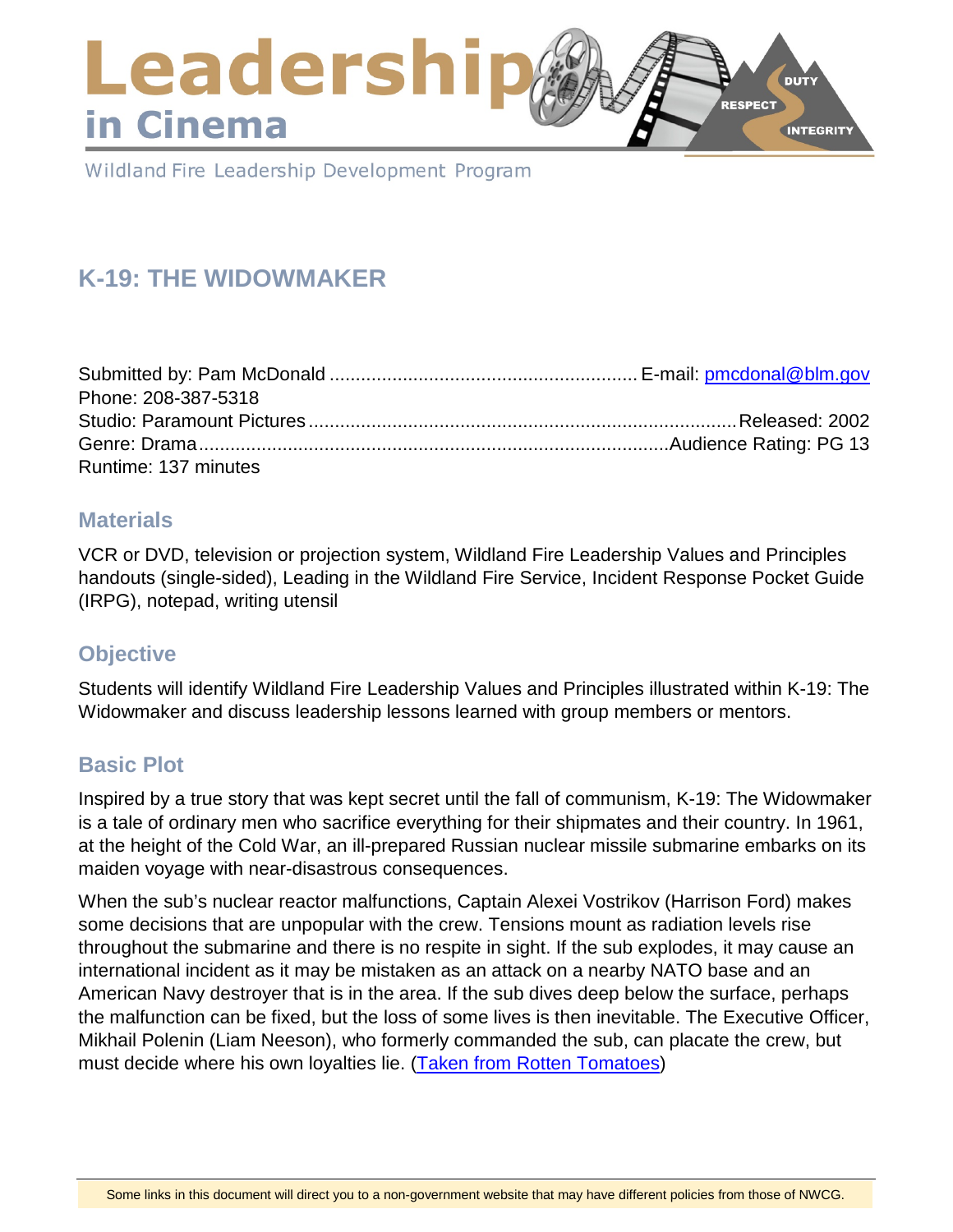# **Cast of Main Characters**

## **Facilitation Options**

The framework for the Leadership in Cinema program allows facilitators to tailor the program to fit local leadership development needs and time frames. Facilitators are in no way bound to ask every question or utilize every part of the lesson plan.

Creation of this lesson plan focuses students on [Leading in the Wildland Fire Service.](https://www.nwcg.gov/sites/default/files/products/pms494-2_0.pdf) Facilitators are encouraged to provide each student with a copy of this document.

Participants and facilitators of the program are encouraged to submit suggestions regarding the program of specific lesson plans to the Leadership in Cinema coordinator at leadership feedback@nifc.blm.gov. Local units are also encouraged to add to the Leadership in Cinema library as well.

The film can be viewed in its entirety or by clip selection, depending on facilitator intent and time schedules. Another method is to have the employee(s) view the film on his/her own and then hold the discussion session.

## **Full-film Facilitation Suggestion**

When opting for the full-film method, the facilitator should determine a good breaking point near the middle of the film.

- 1. Review the Wildland Fire Leadership Values and Principles with students.
- 2. Advise students to document instances within the film that illustrate/violate the Wildland Fire Leadership Values and Principles on the handout provided.
- 3. Break students into small discussion groups.
- 4. Show students K-19: The Widowmaker.
- 5. Break. (Suggestion: After the scene where Vostrikov is listening to music in his quarters and immediately prior to the nuclear accident; approximately 0:58:15)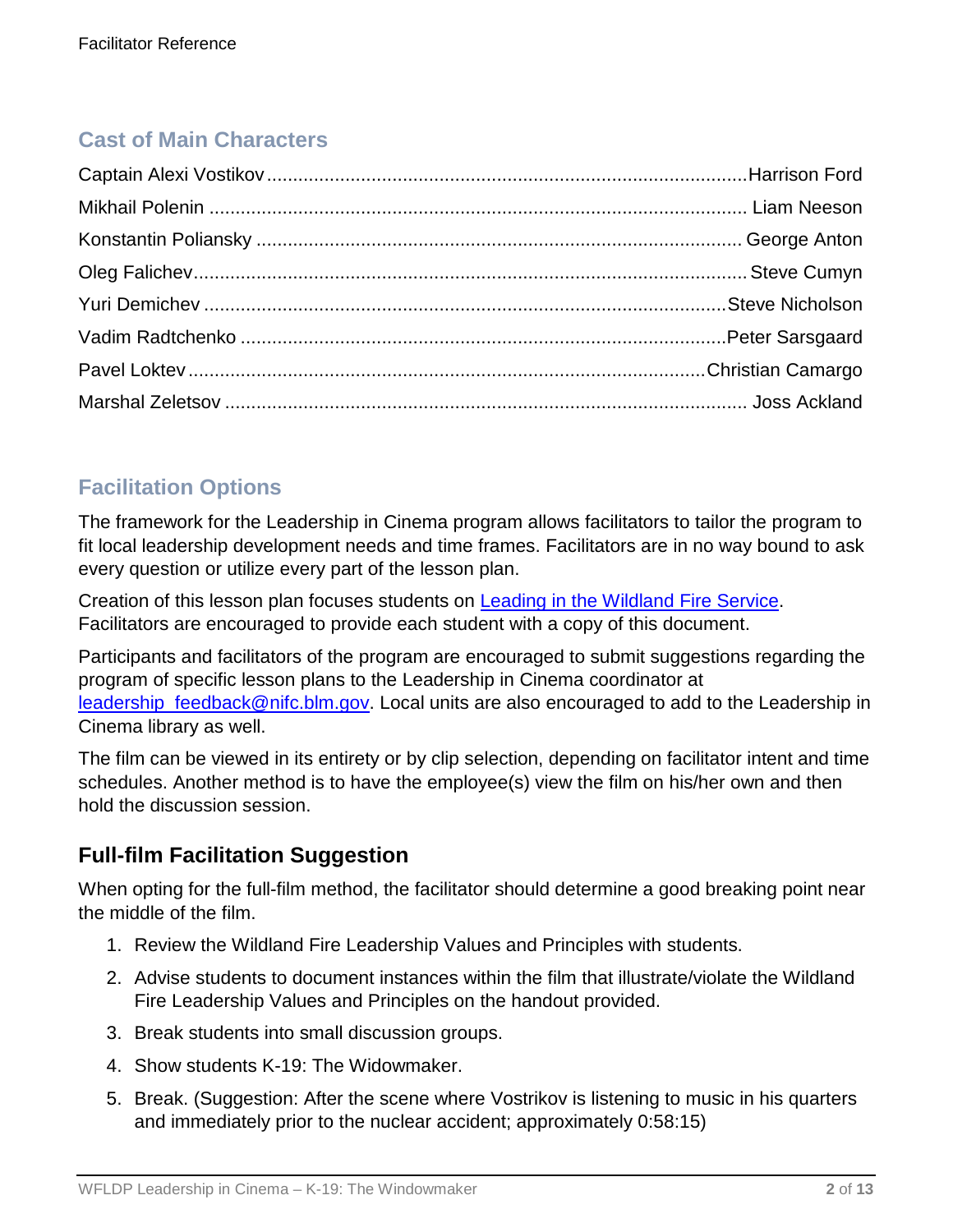- 6. Begin the guided discussion.
- 7. Provide a short synopsis with some "ticklers" to pay attention before beginning the rest of the film.
- 8. Resume the film.
- 9. Have students discuss their findings and how they will apply leadership lessons learned to their role in wildland fire suppression. Facilitate discussion in groups that have difficulty.
- 10.Wrap up the session and encourage students to apply leadership lessons learned in their personal and work lives.

### **Clip Facilitation Suggestion**

- 1. Review the leadership value or principle targeted for discussion. (May be given or ask students to identify the value or principle being illustrated after viewing the clip.)
- 2. Show the clip.
- 3. Facilitate discussion regarding the selected clip and corresponding value and/or principle.
- 4. Break students into small discussion groups.
- 5. Have students discuss their findings and how they will apply leadership lessons learned to their role in wildland fire suppression. Facilitate discussion in groups that may have difficulty.
- 6. Wrap up the session and encourage students to apply leadership lessons learned in their personal and work lives.

Clip times listed are approximate!

### **Mentor Suggestion**

The mentor should be available to the student to discuss lessons learned from the film as well as incorporating them to the student's leadership self-development plan.

Encouraging individuals to keep a leadership journal is an excellent way to document leadership values and principles that are practiced.

Incorporate the use of *[Leading in the Wildland Fire Service](https://www.nwcg.gov/sites/default/files/products/pms494-2_0.pdf)* (PMS 494-2, NFES 2889) into your mentoring program.

Suggest other wildland fire leadership toolbox items that will contribute to the overall leadership development of the student.

### Other References:

Facilitators may wish to incorporate the book *K-19: The Widowmaker – The Secret Story of the Soviet Nuclear Submarine* by Peter Huchthausen which features the memoirs of real-life K-19 captain Nikolai Zateyev. The book provides a deeper understanding of the political pressures that contributed to leadership failures within the Soviet Navy.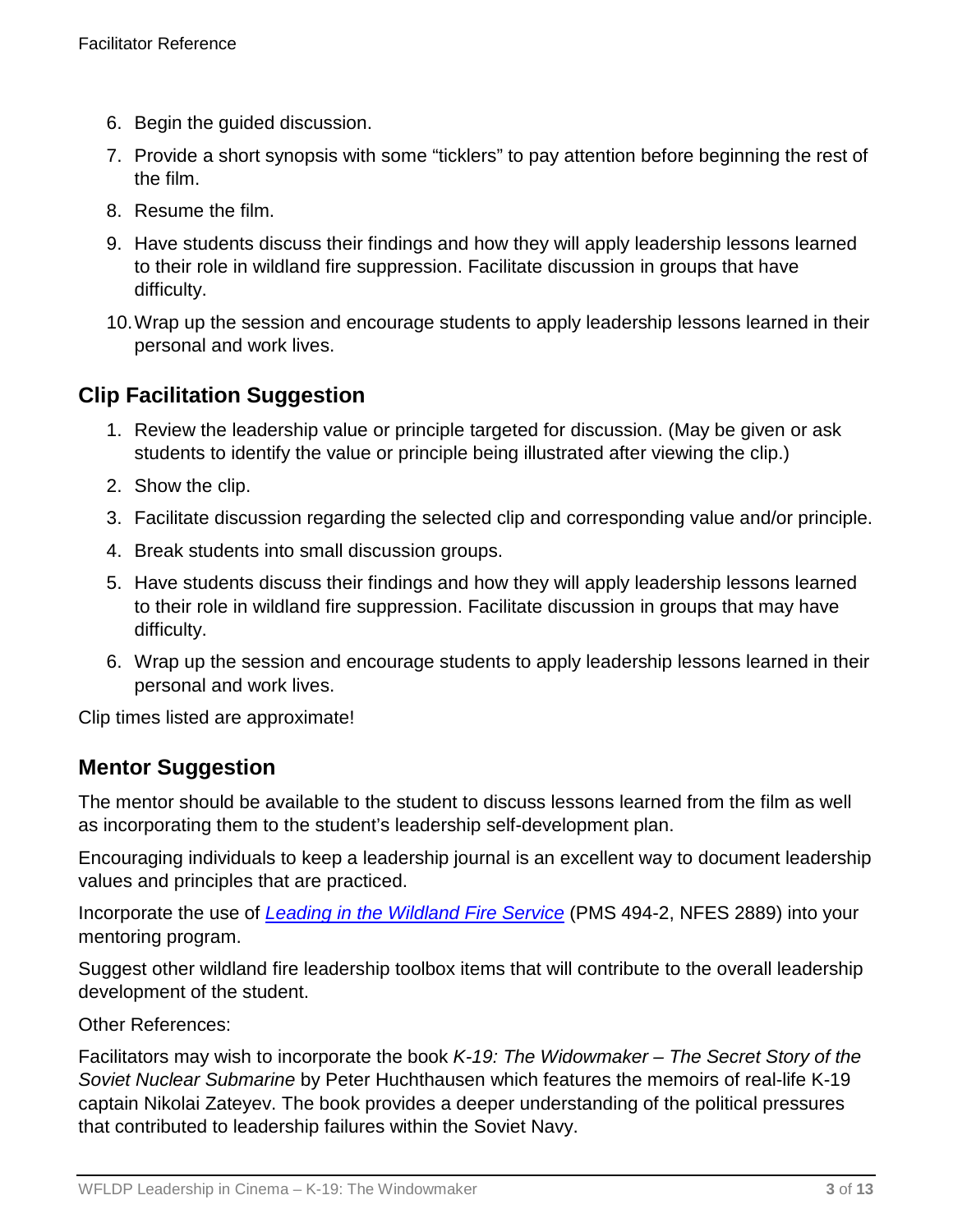The *National Geographic* maintains an [interactive website referencing the K-19](http://www.nationalgeographic.com/k19/index.html) submarine.

Hyperlinks have been included to facilitate the use of the Wildland Fire Leadership Development [Program website.](https://www.fireleadership.gov/) Encourage students of leadership to visit the [website.](https://www.fireleadership.gov/)

### **K-19: The Widowmaker**

The following clips illustrate/violate the Wildland Leadership Values and Principles. These are only guidelines and may be interpreted differently by other views; they are presented as a guide for facilitation.

### **Duty**

- (+): Vostrikov is given command of K-19. Polenin isn't expecting him until the next day. Vostikov takes control at this moment. (0:10:07)
- (+): Vostrikov cancels all leave. (0:15:26)
- (+): Vostrikov and Polenin work together to save the boat and crew after Polenin transfers command back to Vostrikov. (1:43:41)
- (-): Dr. Savin is not qualified in the area of radiation exposure and only thought he was responding to an emergency. (0:20:40)
- (-): Radtchenko has never operated a reactor at sea. (0:15:26)
- $\bullet$  (-): Polenin steps in to assist the crew when two sailors are injured (0:42:29)
- (-): Viewers get the sense that Vostrikov has no plan or at least has not expressed his plan to his subordinates after the accident when Polenin makes the following statement, "May I ask then, what is your plan?" (1:26:14)

### **Respect**

- (+): Vostrikov releases Lieutenant Yashin when he is found sleeping and drunk in the reactor room. (0:11:29)
- (+): Polenin respectfully suggests to Vostrikov that diving to 250 meters is an unnecessary risk. (0:37:47)
- (-): Vostrikov says, "Half degree we can handle. We'll compensate with seawater ballast 'til we get back to port. If we get back to port." (0:18:46)
- (-)The base physician who has no real nuclear experience replaces the doctor who is killed prior to deployment. (0:20:40)
- (-) Vostrikov asks doctor how his men are doing after the accident. Doctor has no idea since he has no training in radiation contamination. (1:33:59)
- $\bullet$  (+): Vostrikov briefs the crew after the test missile is fired. (0:47:16)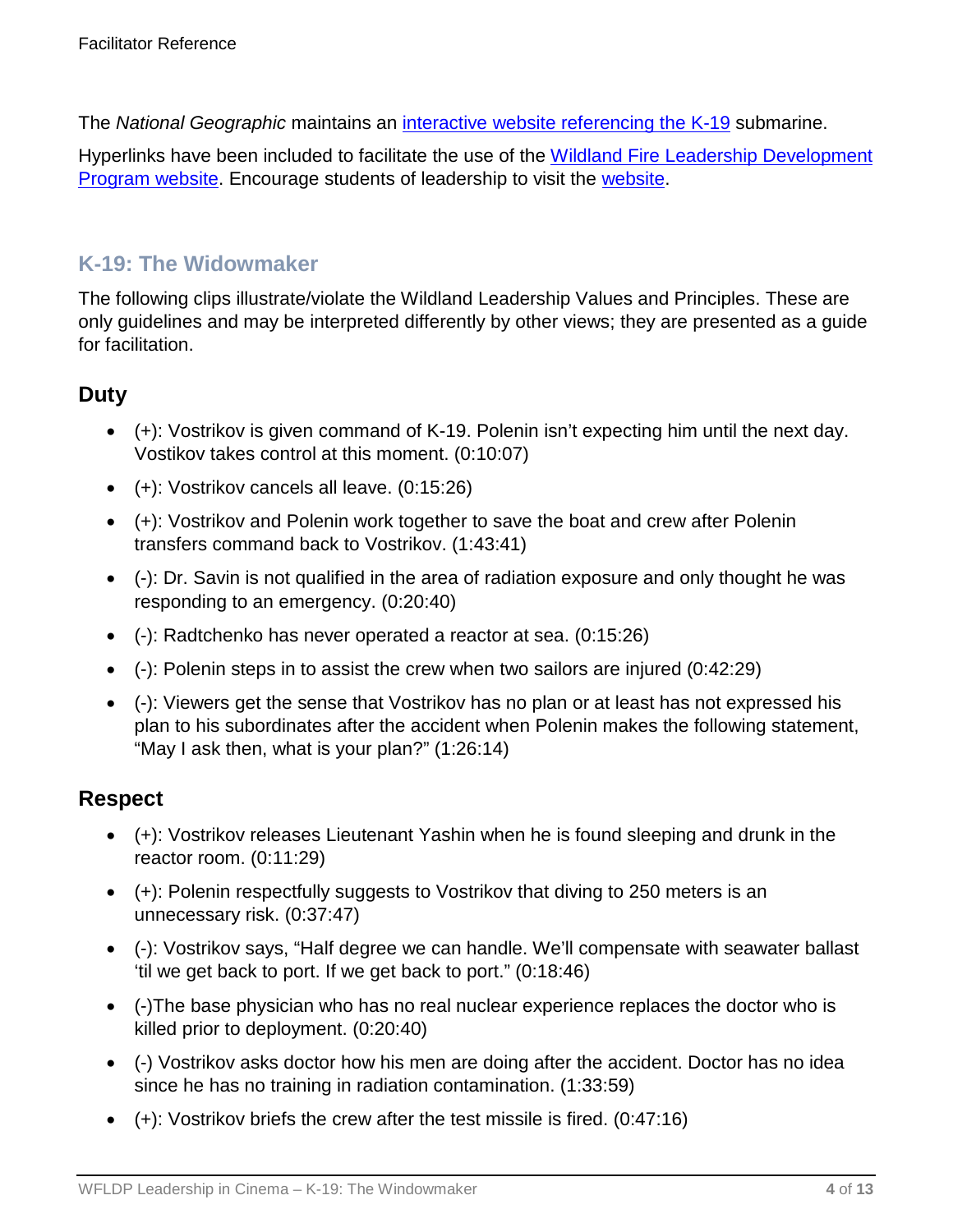- (-): Polenin and Poliansky discuss the absence of radiation suits. (01:10:34)
- (+): Vostrikov gives the reason that the boat and crew should dive and attempt to repair the reactor—horrifying retaliatory attacks on the motherland. Polenin tells Vostrikov to ask, not order, the crew to dive. (1:43:41)

### **Integrity**

- (-): When Polenin respectfully suggests to Vostrikov that diving to 250 meters is an unnecessary risk when preparing to fire the test missle, Vostrikov replies, "I did not ask for your advice." (0:37:47)
- $\bullet$  (+): Polenin steps in to assist the crew when two sailors are injured (0:42:29)
- (-): Polenin and Vostrikov have a verbal exchange in front of the crew after the reactor accident. (1:00:07)
- (-): Suslov and Yuri plot between themselves to relieve Vostrikov of his duties; they don't include Polenin. (1:35:09)
- (+): Polenin stands up to Vostrikov about extinguishing the fire and not turning on the fire suppression system. (1:38:10)
- (+): Vostrikov addresses the men who risked their lives to repair the reactor. (1:51:55)
- (+): Vostrikov countermands Moscow by wanting his men off the boat. (1:55:58)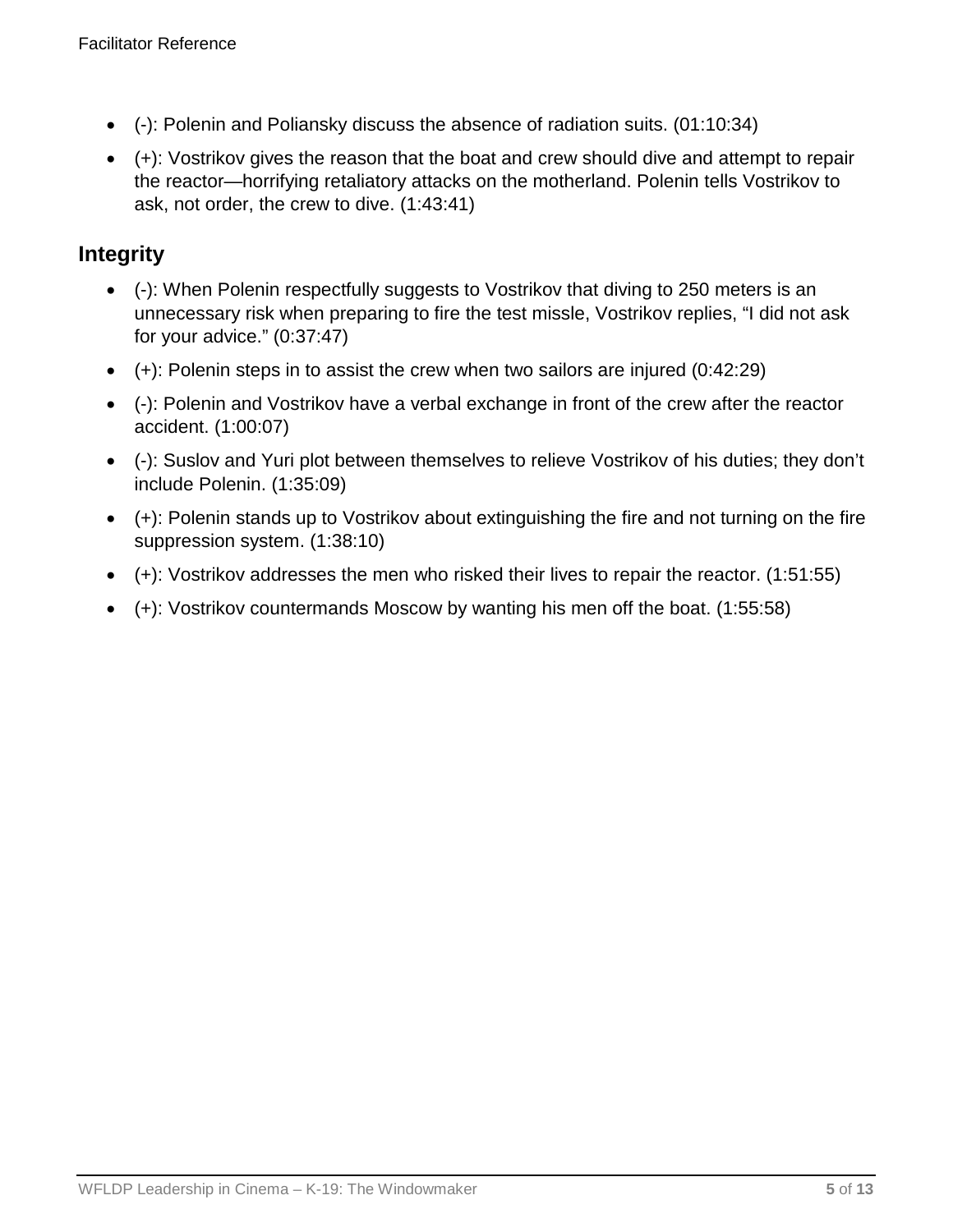### **K-19: The Widowmaker**

### **Guided Discussion – Possible Answers**

- 1. What is the difference between the authority to lead and the decision to lead? Discuss instances of these leadership frameworks (both positively and negatively) that are found in the movie.
	- o Refer to "The Authority to Lead versus the Decision to Lead" in Leading in the Wildland Fire Service.
		- \* "The authority to lead is established by law."
		- $\cdot \cdot$  "The ability to lead is a different matter; it is something that cannot be legislated."
	- o Examples of authority to lead and decision of lead may include:
		- Suslov has the authority to lead via the political branch.  $(1:35:09$  and  $1:38:10)$
		- $\div$  To be effective, leaders must earn the trust and respect of others.
			- Polenin is trusted by the crew—"You are still our captain, Misha, and the only one we trust." (0:53:39)
			- Admiral Bratyeev trusts Vostrikov. "I've known Captain Vostrikov personally for half his life. There isn't a submariner in the navy whose loyalty I trust more."
		- Leaders choose to sacrifice their own needs for those of their teams and organizations.
		- Vostrikov has the ability to lead but is seen by Polenin as leading with a focus on self—"You're defending nothing but your own ambition." (1:32:15)
	- o Leaders bring order to chaos.
		- Polenin reinstates Vostrikov as captain after Suslov uses his authority to transfer command to Polenin. (1:43:41)
- 2. Review "Art of Leadership" in Leading in the Wildland Fire Service. Discuss in your group(s) the art of leadership principles depicted in the movie.
	- o Leaders deeply affect people and organizations, both positively and negatively.
	- o Committed leaders can inspire others and make an enormous difference in people's lives, on the results of the team, and in the progress of the organization.
	- o The art of leadership requires
		- $\triangle$  A constant interchange of theory and application.
			- Being able to view the larger picture—discerning how to turn a weakness into a strength
			- Gauging what is and is not within our control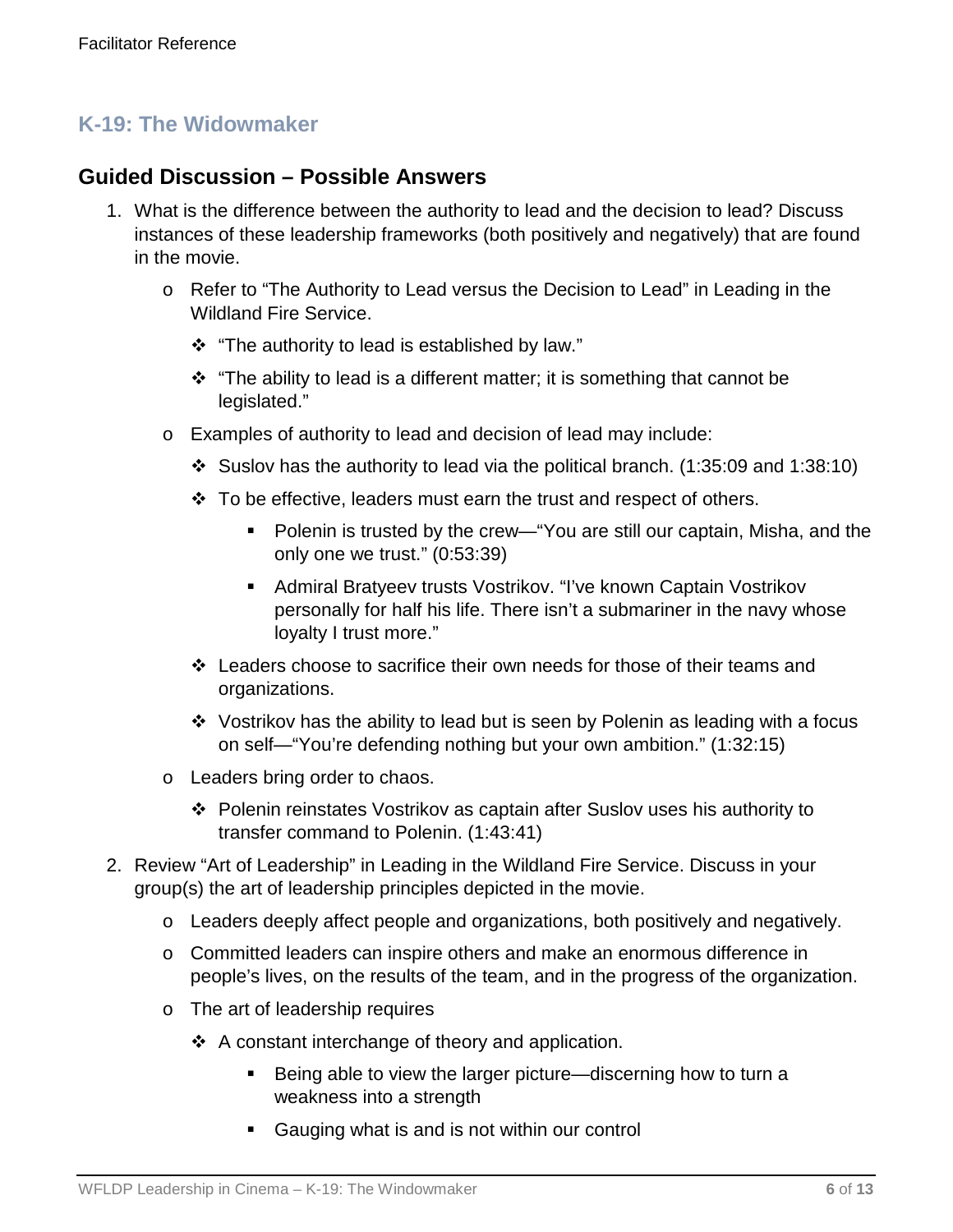- Successfully balancing many factors in the real world, based on the situation at hand, to achieve a successful outcome.
- Leaders may be required to provide authoritative, autocratic, tightly controlled direction that requires immediate obedience.
- Leaders balance the risks against the potential gains of any decision and action.
- 3. "In 1961 the Soviet Union has enough nuclear weapons to destroy the world two times over. The United States has enough nuclear weapons to destroy the world ten times over. Each nation continues to build more. In 1961 Americans forward deploy nuclear submarines within range of Leningrad and Moscow. Powerful men on both sides believe war is inevitable. It is only a question of when. And who will strike first."

Discuss in your groups the pressures that existed for the Soviet military and/or K-19 crew. How does this mirror the high-risk environment of wildland fire?

- o The K-19 crew is asked to make tough decisions under compressed time frames, given limited/biased information, in a complex and high-risk environment.
	- The Soviet military was under pressure to "catch up" and build a nuclear submarine program that rivaled the U.S.
	- Marshal Zeletsov has promised Comrade Khrushchev to tell the world they are a nuclear power to reckon with by firing a test missile from K-19 by the end of the month.
	- ❖ Propaganda was widely disseminated.
- o This operational environment brought together people, machinery, and the destructive energy of nuclear supremacy.
	- ❖ Crews were unskilled.
	- $\div$  Equipment was untested and many times faulty.
	- The U.S. and Soviet Union were entrenched in the Cold War.
- 4. Refer to "Leadership Environment" in Leading in the Wildland Fire Service. Identify the elements that make up K-19's leadership environment.
	- o The leader (who is ultimately responsible for all actions and results)
		- Most assuredly Vostrikov is the leader; however, some may identify the political party, or Polenin.
		- $\div$  Your people (those that you are responsible for)
			- K-19's crew and 200 million Soviet Union citizens.
		- The situation (unique variables that influence a leader's decisions such as objectives, conditions, resources available, organizational influences, and others affected by the action)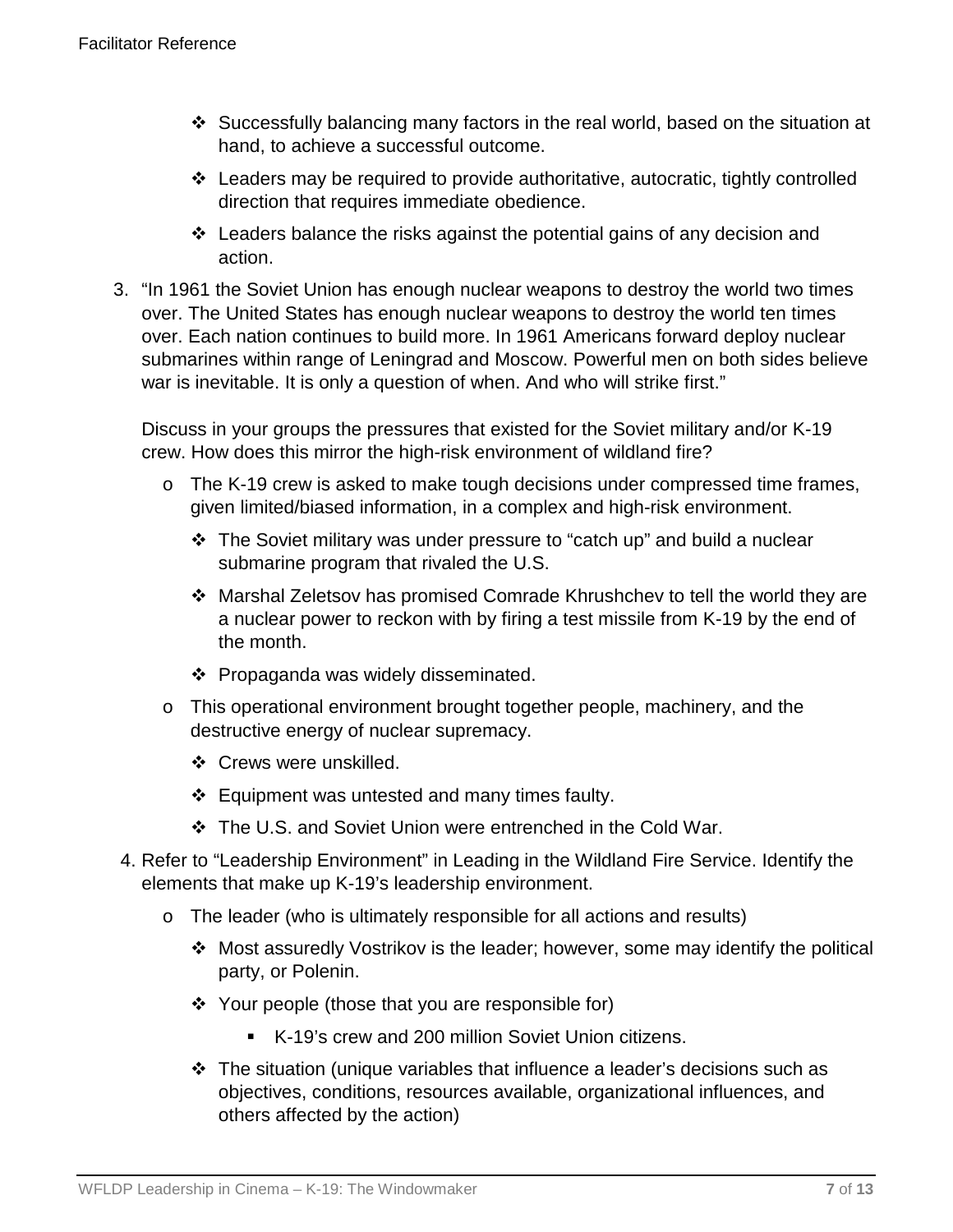- **Pressures of the Cold War**
- **Pressures from Soviet political party**
- **Presence of two commanders on the same boat**
- Dissenters sent to Soviet penal labor camps (gulags)
- $\cdot \cdot$  The consequences—the short- and long-term effects of your actions.
	- A wrong decision could result in a full-scale war between the U.S. and the Soviet Union
	- Radiation exposure to crew members
	- **Treason**
	- American's taking possession of K-19
- 5. Refer to "Command Philosophy" in Leading in the Wildland Fire Service. Compare and contrast Vostrikov's command philosophy with that of wildland fire.
	- o Command Based on Intent:
		- An explosion of K-19 could result in an explosion of the warheads which could destroy the American ship and cause retaliatory attacks on the motherland. (1:43:41)
	- o Unity of Effort:
		- Vostrikov countermands Moscow by wanting his men off the boat. (1:55:58)
			- Is it "right" to put the sailors on the rescue vessels at risk?
			- Doesn't this present a mixed message to his subordinates?
		- $\div$  Polenin has the opportunity to assume command of the boat after Suslov uses his leadership authority to transfer command from Vostrikov to Polenin but does not. (1:43:41)
		- Polenin defends Vostrikov's leadership to Soviet officials. "No captain in the Soviet Navy has ever been faced with such decisions—the fate of the boat, the crew, the fate of the world—all in the balance. The navy is my life. And one thing I know, there can be only one captain of a ship. The burden of command is on his shoulders and his alone. None of you…None of you has the right to judge Captain Vostrikov. You weren't there. I was. He was our captain. He was my captain. And it would be an honor to sail under his command again." (2:01:23)
- 6. Marshal Zeletsov believes that "Captain Polenin put his boat and his men before the party" during the failed dry dock missile launch exercise. Therefore, Captain Vostrikov is given command of the ship yet Captain Polenin remains as executive officer. What problems does this pose for the crew? How do Vostrikov and Polenin handle the situation? Give an example from wildland firefighting where leadership roles are unclear.
	- o Problems for the crew: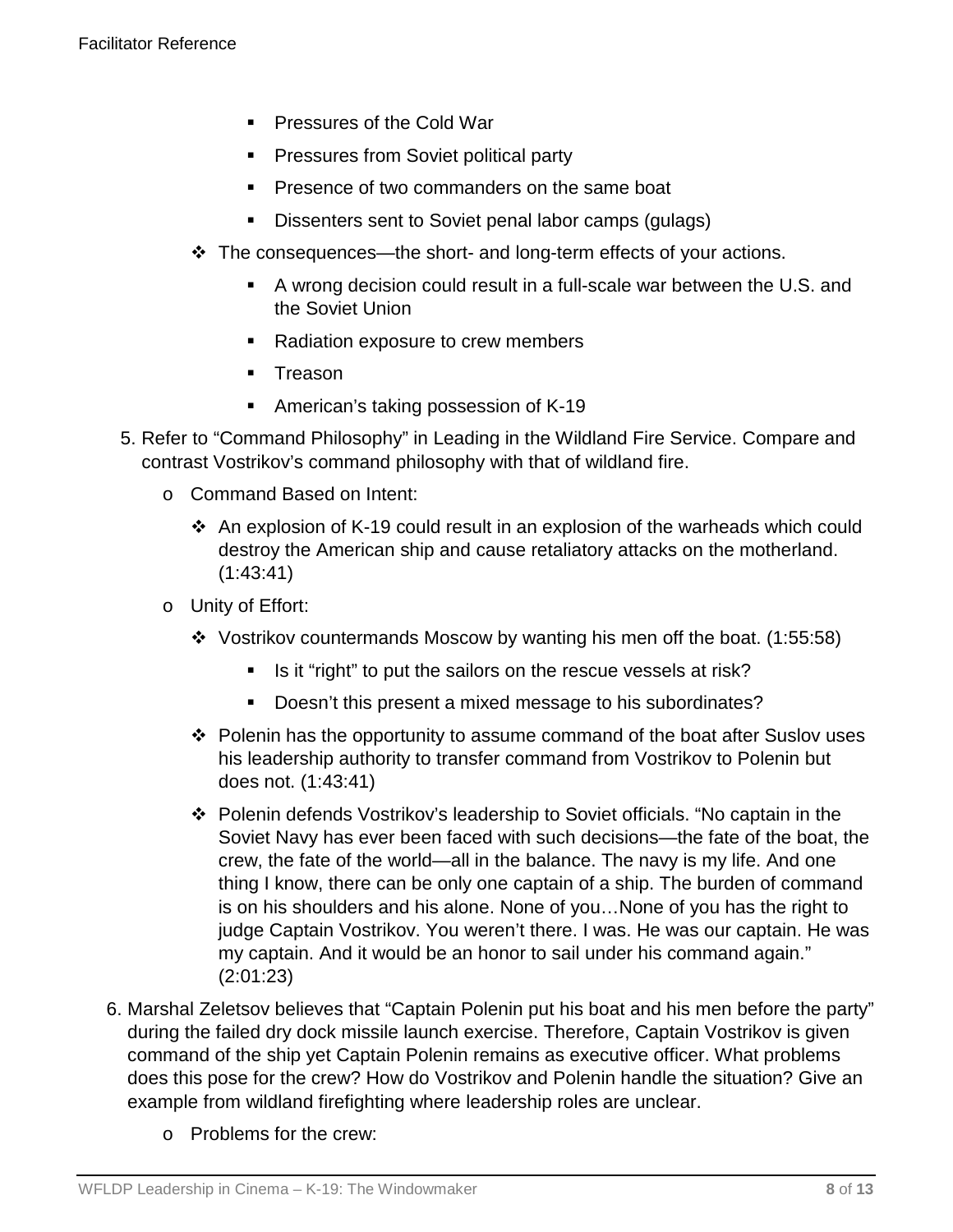- ❖ Blurred and overlapping jurisdictional lines/command
- ❖ Crew loyalty to Polenin
- Lack of faith in Vostrikov
- o Vostrikov and Polenin handling of the situation:
	- Vostrikov expresses his need for Polenin
	- Polenin gives up control
	- ❖ Power struggles exist between the two
- o Examples from wildland firefighting:
	- Who is in control? (Agency Administrator, IC, politician, landowner, etc.)
	- ❖ IMT transitions
	- ❖ Lack of clear commander's intent
	- ❖ Poor communication
	- ❖ Overall poor leadership
- 7. After two men are injured during a drill, Polenin addresses the crew. "At ease. I was told there was some complaining. But I said, 'Not my men. They're the best crew in the fleet. They will pull to the last.' So, any complaints?" Pavel states, "There's no complaints here, Captain." A disgruntled sailor looks at Pavel who puts his finger to his lips and says, "Shush." How do you feel after watching this scene? What "red flags" do you see that could affect your role as leader? How might this affect crew cohesion? How does fear of retaliation play into our decision making? Is there any hint in the movie that Vostrikov is trusted by his commanders? Have you been in a situation where you were told to remain quite? If yes, how did you feel and how did you handle the situation?
	- o Leadership is a tough choice; however, leaders lead to make a difference. Silence may not be a good strategy. Often leaders must choose the difficult right over the easy wrong and be heard. In this scenario, there were complaints but few stood up to voice their concerns throughout all phases of the K-19 project—from construction through deployment.
	- o Vostrikov comment to Suslov, "The crew needs you to show courage, not fear. Fear is contagious."
	- o Fear of retaliation undoubtedly caused K-19's crew and commanders to act/react more cautiously. The book version insinuates that Captain Vateyev stood up for his beliefs.
	- o Admiral Bratyeev trusts Vostrikov. "I've known Captain Vostrikov personally for half his life. There isn't a submariner in the navy whose loyalty I trust more."
	- o Ensure that students speak only as they feel comfortable regarding previous experiences.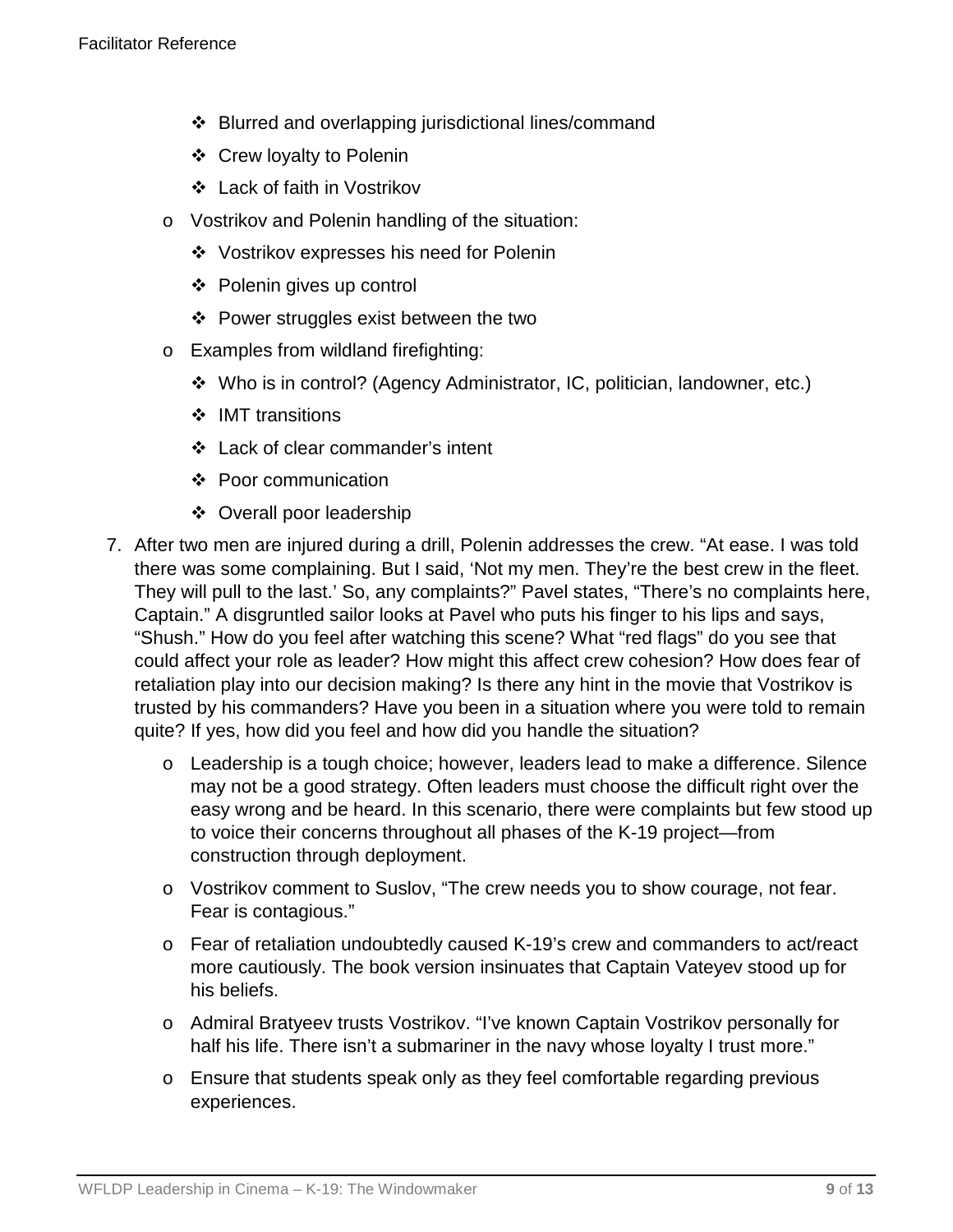- 8. After the Americans offer K-19 assistance, Polenin, Suslov, and Vostrikov have an exchange where Vostrikov fully vocalizes his commander's intent. (1:32:15) What is that intent? How does Polenin respond? How does Vostrikov handle Polenin's response and what does he say to Suslov about responsibility as commissar, representative of the party? Considering the complexity of the situation and all that has happened, discuss and defend in your groups which leadership position best fits with your understanding of the situation.
	- o Vostrikov states, "My duty is to defend the state, and I will do that to my last dying breath."
	- o Polenin responds, "You're defending nothing but your own ambition. Tell that to the men who are dying down there. Go on; tell them."
	- o Vostikov replies, "There will be no more talk of surrendering to the Americans. It is treason. (Vostrikov addresses Polenin.) You mention it one more time, I will have you confined to your quarters. (Vostrikov turns to Suslov.) And you, you are the commissar, representative of the party, responsible for crew morale."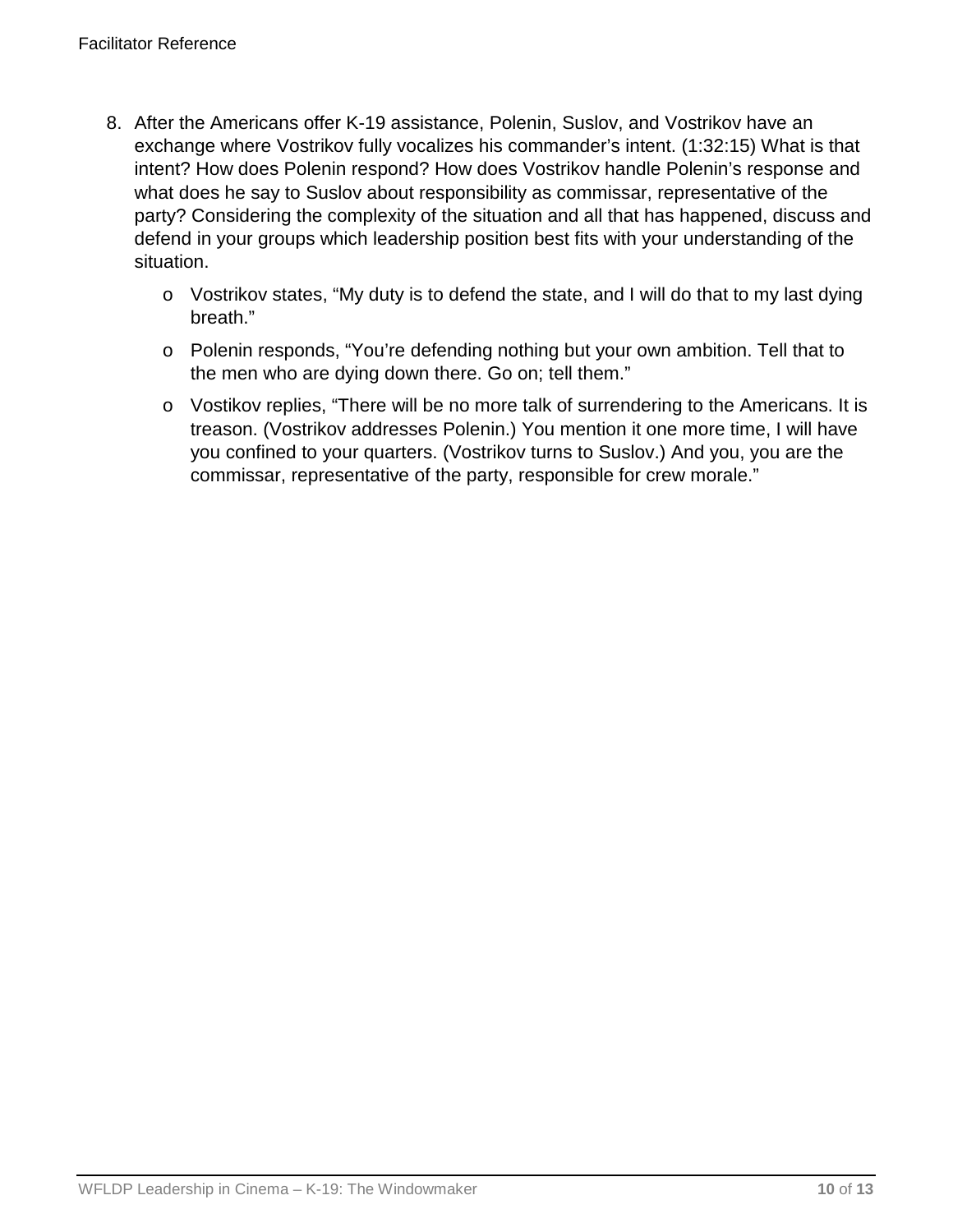#### Be proficient in your job, both technically & as a leader.

- Take charge when in charge.
- Adhere to professional standard operating procedures.
- Develop a plan to accomplish given objectives.

#### Make sound & timely decisions.

- Maintain situation awareness in order to anticipate needed actions.
- Develop contingencies & consider consequences.
- Improvise within the commander's intent to handle a rapidly changing environment.

#### Ensure that tasks are understood, supervised, accomplished.

- Issue clear instructions.
- Observe & assess actions in progress without micro-managing.
- Use positive feedback to modify duties, tasks & assignments when appropriate.

#### Develop your subordinates for the future.

- Clearly state expectations.
- Delegate tasks that you are not required to do personally.
- Consider individual skill levels & developmental needs when assigning tasks.

#### Know your subordinates and look out for their well-being.

- Put the safety of your subordinates above all other objectives.
- Take care of your subordinate's needs.
- Resolve conflicts between individuals on the team.

#### Keep your subordinates informed.

- Provide accurate & timely briefings.
- Give the reason (intent) for assignments & tasks.
- Make yourself available to answer questions at appropriate times.

#### **Build the team.**

- Conduct frequent debriefings with the team to identify lessons learned.
- Recognize accomplishments & reward them appropriately.
- Apply disciplinary measures equally.

#### Employ your subordinates in accordance with their capabilities.

- Observe human behavior as well as fire behavior.
- Provide early warning to subordinates of tasks they will be responsible for.
- Consider team experience, fatigue & physical limitations when accepting assignments.

#### Know yourself and seek improvement.

- Know the strengths/weaknesses in your character & skill level.
- Ask questions of peers & supervisors.
- Actively listen to feedback from subordinates.

#### Seek responsibility and accept responsibility for your actions.

- Accept full responsibility for & correct poor team performance.
- Credit subordinates for good performance.
- Keep your superiors informed of your actions.

#### Set the example.

- Share the hazards & hardships with your subordinates.
- Don't show discouragement when facing setbacks.
- Choose the difficult right over the easy wrong.





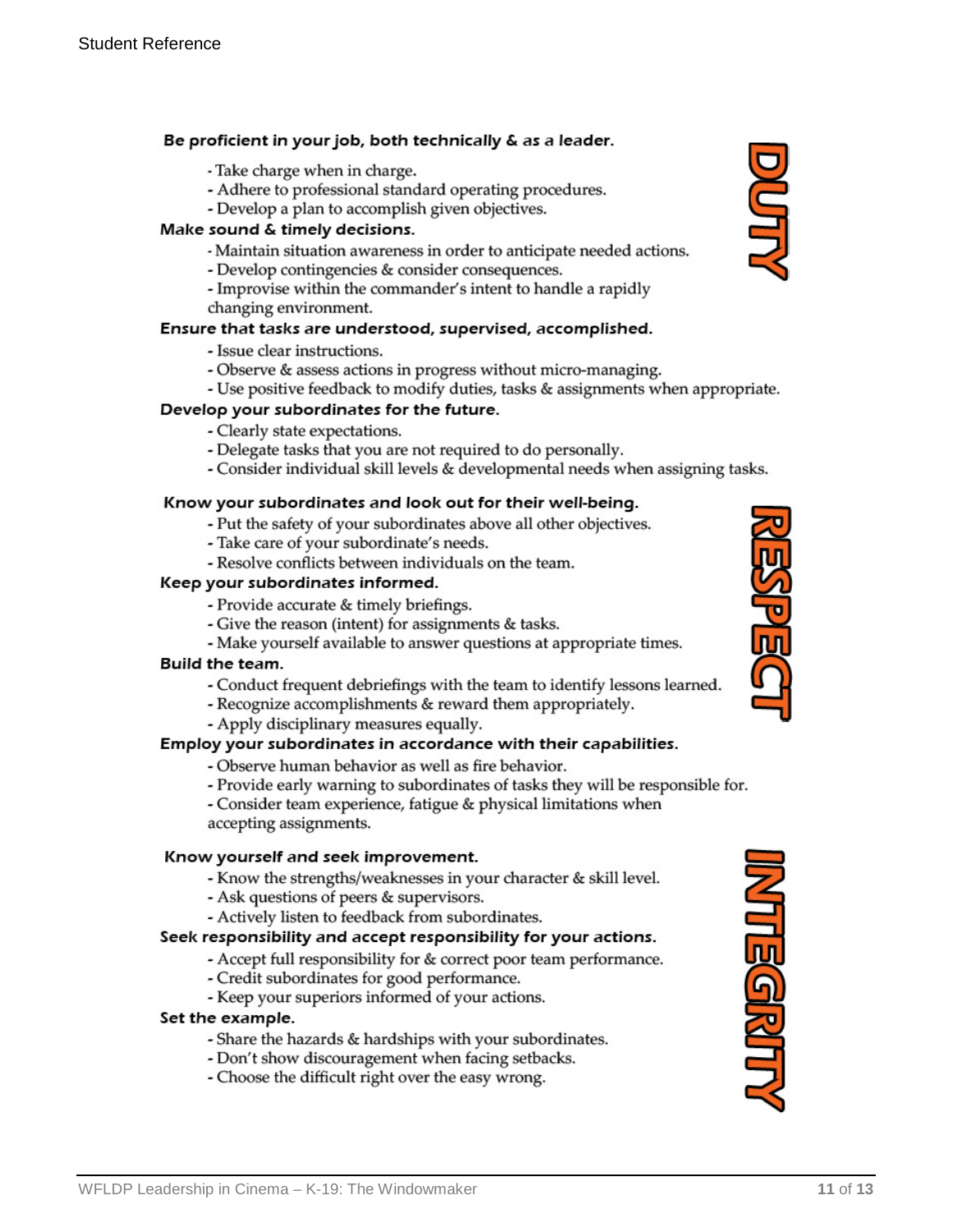### **K-19: The Widowmaker**

- 1. Document film clips illustrating the Wildland Fire Leadership Values and Principles.
- 2. Discuss leadership lessons learned from the film with group members or mentor.

### **Duty**

- Be proficient in your job, both technically and as a leader.
- Make sound and timely decisions.
- Ensure that tasks are understood, supervised and accomplished.
- Develop your subordinates for the future.
- What scenes from the movie relate to "Duty"?

### **Respect**

- Know your subordinates and look out for their well-being.
- Keep your subordinates informed.
- Build the team.
- Employ your subordinates in accordance with their capabilities.
- What scenes from the movie relate to "Respect"?

### **Integrity**

- Know yourself and seek improvement.
- Seek responsibility and accept responsibility for your actions.
- Set the example.
- What scenes from the movie relate to "Integrity"?